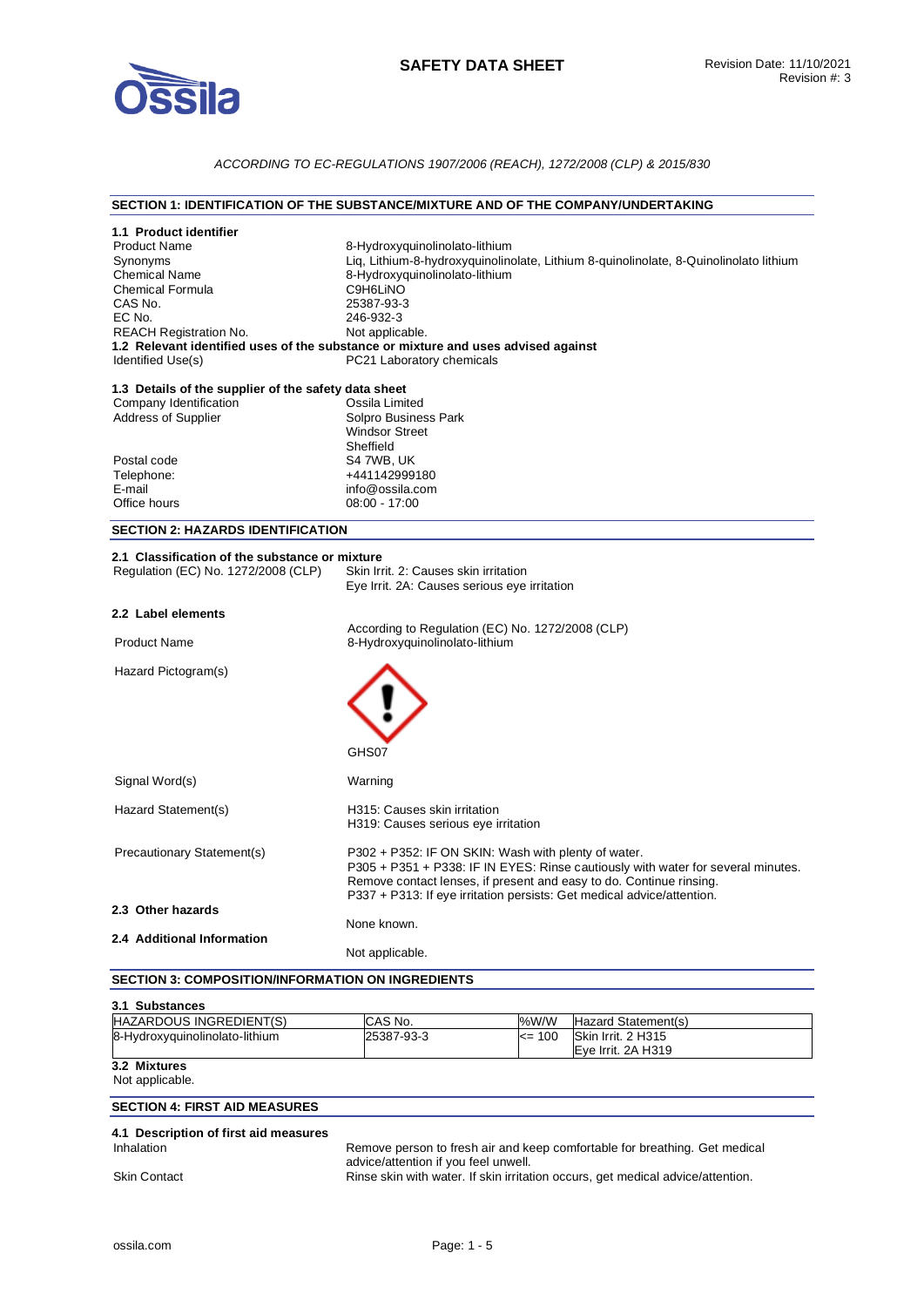

| Eye Contact                                                                    | Rinse cautiously with water for several minutes. Remove contact lenses, if present<br>and easy to do. Continue rinsing. |  |  |
|--------------------------------------------------------------------------------|-------------------------------------------------------------------------------------------------------------------------|--|--|
| Ingestion                                                                      | Rinse out mouth with water. Get medical advice/attention if you feel unwell.                                            |  |  |
| 4.2 Most important symptoms and effects, both acute and delayed                |                                                                                                                         |  |  |
| SECTION 11: Most important symptoms and effects, both acute and delayed        |                                                                                                                         |  |  |
| 4.3 Indication of any immediate medical attention and special treatment needed |                                                                                                                         |  |  |
|                                                                                | Treat symptomatically.                                                                                                  |  |  |
| <b>SECTION 5: FIREFIGHTING MEASURES</b>                                        |                                                                                                                         |  |  |
| 5.1 Extinguishing media                                                        |                                                                                                                         |  |  |
| Suitable Extinguishing media                                                   | As appropriate for surrounding fire.                                                                                    |  |  |
| Unsuitable extinguishing media                                                 | As appropriate for surrounding fire.                                                                                    |  |  |
| 5.2 Special hazards arising from the substance or mixture                      |                                                                                                                         |  |  |
|                                                                                | May decompose in a fire, giving off toxic and irritant vapours.                                                         |  |  |
| 5.3 Advice for firefighters                                                    |                                                                                                                         |  |  |
|                                                                                | Fire fighters should wear complete protective clothing including self-contained                                         |  |  |
|                                                                                | breathing apparatus.                                                                                                    |  |  |
| <b>SECTION 6: ACCIDENTAL RELEASE MEASURES</b>                                  |                                                                                                                         |  |  |
|                                                                                |                                                                                                                         |  |  |
| 6.1 Personal precautions, protective equipment and emergency procedures        |                                                                                                                         |  |  |
|                                                                                | Provide adequate ventilation. Wear protective clothing as per section 8.                                                |  |  |
| 6.2 Environmental precautions                                                  |                                                                                                                         |  |  |
|                                                                                | Avoid release to the environment.                                                                                       |  |  |
| 6.3 Methods and material for containment and cleaning up                       |                                                                                                                         |  |  |
|                                                                                | Sweep up spilled substance but avoid making dust. Use vacuum equipment for                                              |  |  |
|                                                                                | collecting spilt materials, where practicable. Dispose of contents in accordance with                                   |  |  |
|                                                                                | local, state or national legislation.                                                                                   |  |  |
| 6.4 Reference to other sections                                                |                                                                                                                         |  |  |
|                                                                                | See Also Section 8, 13.                                                                                                 |  |  |
| <b>SECTION 7: HANDLING AND STORAGE</b>                                         |                                                                                                                         |  |  |
| 7.1 Precautions for safe handling                                              |                                                                                                                         |  |  |
|                                                                                | Avoid breathing vapours/mist/dust/aerosols. Use only in a well-ventilated area. Wear                                    |  |  |
|                                                                                | protective clothing as per section 8. Wash hands thoroughly after handling.                                             |  |  |
| 7.2 Conditions for safe storage, including any incompatibilities               |                                                                                                                         |  |  |
|                                                                                | Store in a well-ventilated place. Keep container tightly closed.                                                        |  |  |
| Storage temperature                                                            | Ambient.                                                                                                                |  |  |
| Storage life                                                                   | Product is air sensitive. Store under inert gas.                                                                        |  |  |
| Incompatible materials                                                         | None known.                                                                                                             |  |  |
| 7.3 Specific end use(s)                                                        |                                                                                                                         |  |  |
|                                                                                | Not known. See Section: 1.2.                                                                                            |  |  |
| <b>SECTION 8: EXPOSURE CONTROLS/PERSONAL PROTECTION</b>                        |                                                                                                                         |  |  |

# **8.1 Control parameters**

8.1.1 Occupational Exposure Limits

No Occupational Exposure Limit assigned.

#### Occupational Exposure Limits

| SUBSTANCE. | CAS No. | LTEL<br>. (8 hr | LTEL (8 hr              | STEL (ppm) | STEL (mg/m <sup>3</sup> ) | <b>Note</b> |
|------------|---------|-----------------|-------------------------|------------|---------------------------|-------------|
|            |         | TWA ppm)        | TWA mg/m <sup>3</sup> ) |            |                           |             |
|            |         |                 |                         |            |                           |             |

Region EU United Kingdom

Source EU Occupational Exposure Limits UK Workplace Exposure Limits EH40/2005 (Third edition, published 2018)

#### **8.2 Exposure controls**

| 8.2.1. Appropriate engineering controls | Ensure adequate ventilation. A washing facility/water for eye and skin cleaning<br>purposes should be present. |
|-----------------------------------------|----------------------------------------------------------------------------------------------------------------|
| 8.2.2. Personal protection equipment    |                                                                                                                |
| Eye Protection<br>$\bigodot$            | Wear eye protection with side protection (EN166).                                                              |

Skin protection Wear protective clothing and gloves: Impervious gloves (EN 374).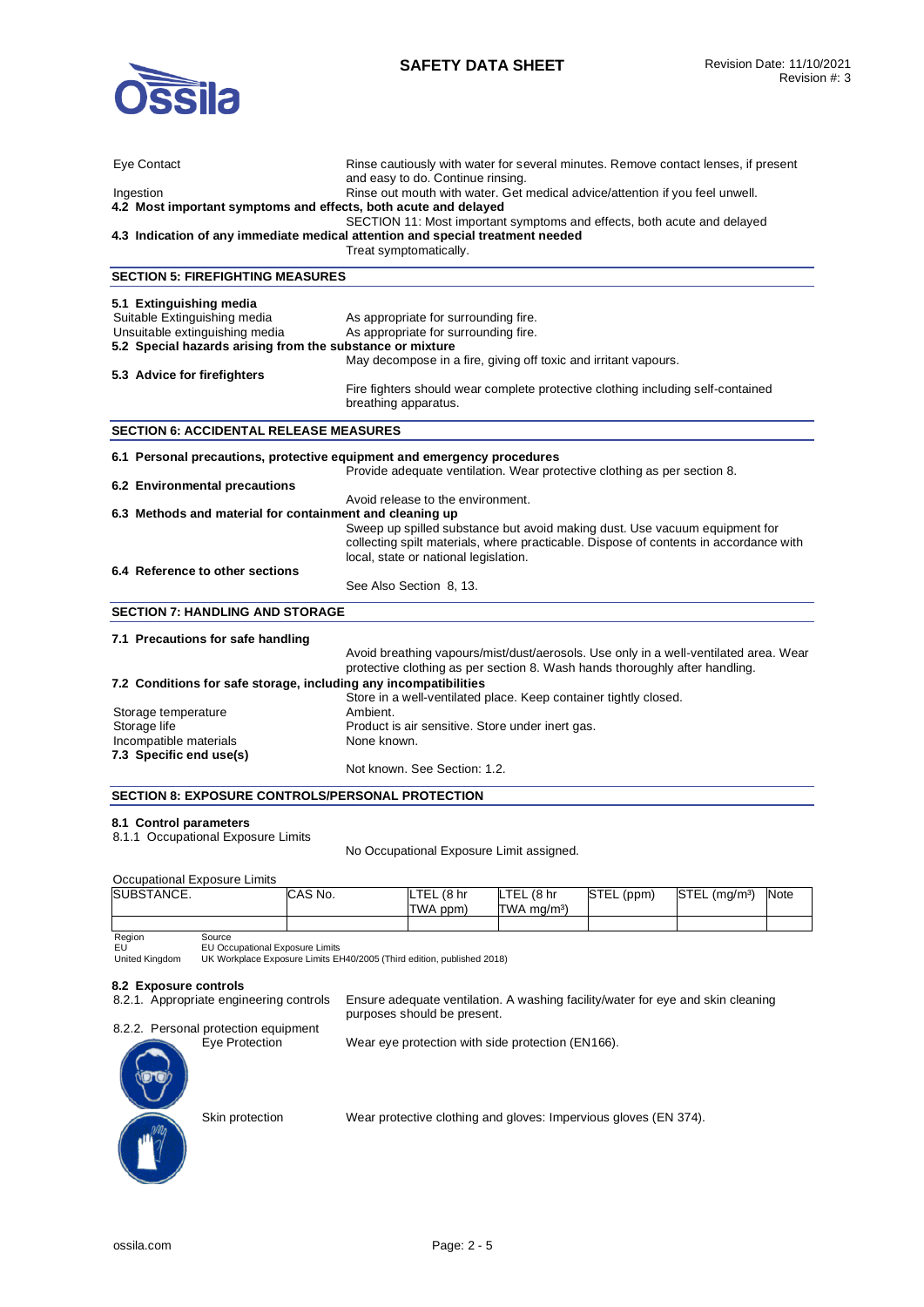



8.2.3. Environmental Exposure Controls Avoid release to the environment.

### **SECTION 9: PHYSICAL AND CHEMICAL PROPERTIES**

| 9.1 Information on basic physical and chemical properties |                                |
|-----------------------------------------------------------|--------------------------------|
| Appearance                                                | Solid: Powder/Crystals.        |
|                                                           | Colour: Pale Yellow.           |
| Odour                                                     | Not known.                     |
| Odour threshold                                           | Not known.                     |
| рH                                                        | Not known.                     |
| Melting point/freezing point                              | 366-368 °C (lit.)              |
| Initial boiling point and boiling range                   | Not known.                     |
| <b>Flash Point</b>                                        | Not known.                     |
| Evaporation rate                                          | Not known.                     |
| Flammability (solid, gas)                                 | Not known.                     |
| Upper/lower flammability or explosive                     | Not known.                     |
| limits                                                    |                                |
| Vapour pressure                                           | Not known.                     |
| Vapour density                                            | Not known.                     |
| Density (g/ml)                                            | Not known.                     |
| Relative density                                          | Not known.                     |
| Solubility (ies)                                          | Solubility (Water): Not known. |
|                                                           | Solubility (Other): Not known. |
| Partition coefficient: n-octanol/water                    | Not known.                     |
| Auto-ignition temperature                                 | Not known.                     |
| Decomposition Temperature (°C)                            | Not known.                     |
| Viscosity                                                 | Not known.                     |
| <b>Explosive properties</b>                               | Not known.                     |
| Oxidising properties                                      | Not known.                     |
| 9.2 Other information                                     |                                |
|                                                           | None.                          |

# **SECTION 10: STABILITY AND REACTIVITY**

| 10.1 Reactivity                         |                                            |
|-----------------------------------------|--------------------------------------------|
|                                         | None anticipated.                          |
| 10.2 Chemical Stability                 |                                            |
|                                         | Stable under normal conditions.            |
| 10.3 Possibility of hazardous reactions |                                            |
|                                         | Not known.                                 |
| 10.4 Conditions to avoid                |                                            |
|                                         | Not known.                                 |
| 10.5 Incompatible materials             |                                            |
|                                         | Not known.                                 |
| 10.6 Hazardous decomposition products   |                                            |
|                                         | No hazardous decomposition products known. |

# **SECTION 11: TOXICOLOGICAL INFORMATION**

| 11.1 Information on toxicological effects |                    |
|-------------------------------------------|--------------------|
| Acute toxicity - Ingestion                | No data available. |
| Acute toxicity - Skin Contact             | No data available. |
| Acute toxicity - Inhalation               | No data available. |
| Skin corrosion/irritation                 | No data available. |
| Serious eye damage/irritation             | No data available. |
| Skin sensitization data                   | No data available. |
| Respiratory sensitization data            | No data available. |
| Germ cell mutagenicity                    | No data available. |
| Carcinogenicity                           | No data available. |
| Reproductive toxicity                     | No data available. |
| Lactation                                 | No data available. |
| STOT - single exposure                    | No data available. |
| STOT - repeated exposure                  | No data available. |
|                                           |                    |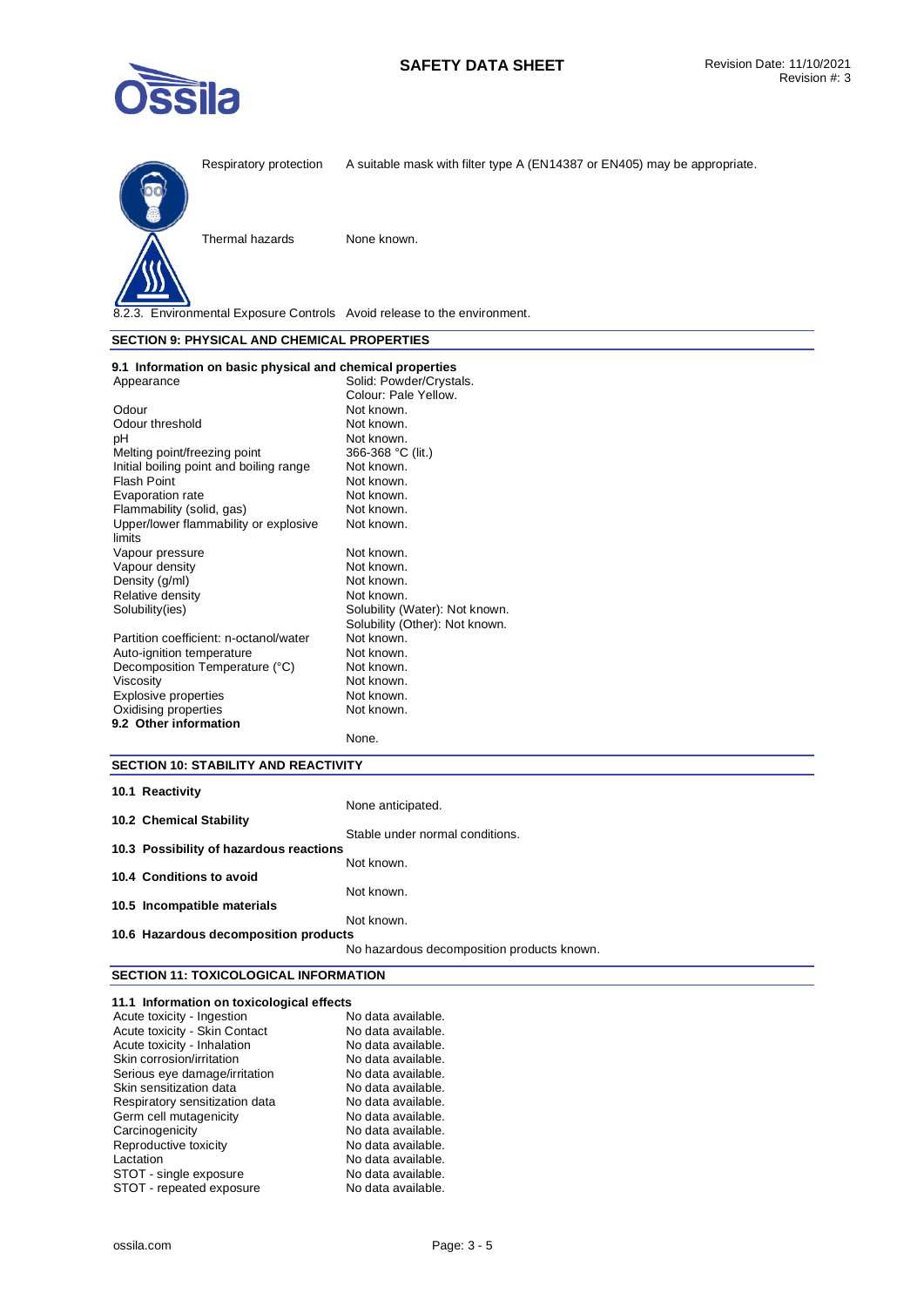

| Aspiration hazard<br>11.2 Other information                                    | No data available.                                                                                                                                                                                                                                                         |
|--------------------------------------------------------------------------------|----------------------------------------------------------------------------------------------------------------------------------------------------------------------------------------------------------------------------------------------------------------------------|
|                                                                                | Not known.                                                                                                                                                                                                                                                                 |
| <b>SECTION 12: ECOLOGICAL INFORMATION</b>                                      |                                                                                                                                                                                                                                                                            |
| 12.1 Toxicity                                                                  |                                                                                                                                                                                                                                                                            |
|                                                                                | No data available.                                                                                                                                                                                                                                                         |
| Toxicity - Aquatic invertebrates                                               | No data available.                                                                                                                                                                                                                                                         |
| Toxicity - Fish                                                                | No data available.                                                                                                                                                                                                                                                         |
| Toxicity - Algae                                                               | No data available.                                                                                                                                                                                                                                                         |
| Toxicity - Sediment Compartment                                                | Not classified.                                                                                                                                                                                                                                                            |
| Toxicity - Terrestrial Compartment<br>12.2 Persistence and Degradation         | Not classified.                                                                                                                                                                                                                                                            |
|                                                                                | Not known.                                                                                                                                                                                                                                                                 |
| 12.3 Bioaccumulative potential                                                 | Not known.                                                                                                                                                                                                                                                                 |
| 12.4 Mobility in soil                                                          |                                                                                                                                                                                                                                                                            |
|                                                                                | Not known.                                                                                                                                                                                                                                                                 |
| 12.5 Results of PBT and vPvB assessment                                        |                                                                                                                                                                                                                                                                            |
|                                                                                | Not known.                                                                                                                                                                                                                                                                 |
| 12.6 Other adverse effects                                                     |                                                                                                                                                                                                                                                                            |
|                                                                                | Not known.                                                                                                                                                                                                                                                                 |
| <b>SECTION 13: DISPOSAL CONSIDERATIONS</b>                                     |                                                                                                                                                                                                                                                                            |
| 13.1 Waste treatment methods                                                   |                                                                                                                                                                                                                                                                            |
|                                                                                | Dispose of contents in accordance with local, state or national legislation. Recycle<br>only completely emptied packaging. Normal disposal is via incineration operated by<br>an accredited disposal contractor. Send to a licensed recycler, reclaimer or<br>incinerator. |
| 13.2 Additional Information                                                    |                                                                                                                                                                                                                                                                            |
|                                                                                | Disposal should be in accordance with local, state or national legislation.                                                                                                                                                                                                |
| <b>SECTION 14: TRANSPORT INFORMATION</b>                                       |                                                                                                                                                                                                                                                                            |
| IATA/IMO/RID/ADR                                                               | Not classified as hazardous for transport.                                                                                                                                                                                                                                 |
| <b>SECTION 15: REGULATORY INFORMATION</b>                                      |                                                                                                                                                                                                                                                                            |
|                                                                                | 15.1 Safety, health and environmental regulations/legislation specific for the substance or mixture                                                                                                                                                                        |
| European Regulations - Authorisations and/or Restrictions On Use               |                                                                                                                                                                                                                                                                            |
| Candidate List of Substances of Very                                           | Not listed                                                                                                                                                                                                                                                                 |
| High Concern for Authorisation<br>REACH: ANNEX XIV list of substances          | Not listed                                                                                                                                                                                                                                                                 |
| subject to authorisation                                                       |                                                                                                                                                                                                                                                                            |
| REACH: Annex XVII Restrictions on the                                          | Not listed                                                                                                                                                                                                                                                                 |
| manufacture, placing on the market and<br>use of certain dangerous substances, |                                                                                                                                                                                                                                                                            |
| mixtures and articles                                                          |                                                                                                                                                                                                                                                                            |
| Community Rolling Action Plan (CoRAP) Not listed                               |                                                                                                                                                                                                                                                                            |
| Regulation (EC) N° 850/2004 of the                                             | Not listed                                                                                                                                                                                                                                                                 |
| European Parliament and of the Council                                         |                                                                                                                                                                                                                                                                            |
| on persistent organic pollutants                                               |                                                                                                                                                                                                                                                                            |
| Regulation (EC) N° 1005/2009 on                                                | Not listed                                                                                                                                                                                                                                                                 |
| substances that deplete the ozone layer                                        |                                                                                                                                                                                                                                                                            |
| Regulation (EU) N° 649/2012 of the                                             | Not listed                                                                                                                                                                                                                                                                 |
| European Parliament and of the Council                                         |                                                                                                                                                                                                                                                                            |
| concerning the export and import of                                            |                                                                                                                                                                                                                                                                            |
| hazardous chemicals                                                            |                                                                                                                                                                                                                                                                            |
| <b>National regulations</b>                                                    |                                                                                                                                                                                                                                                                            |
| Other<br>15.2 Chemical Safety Assessment                                       | Not known.                                                                                                                                                                                                                                                                 |
|                                                                                | A REACH chemical safety assessment has not been carried out.                                                                                                                                                                                                               |
|                                                                                |                                                                                                                                                                                                                                                                            |

# **SECTION 16: OTHER INFORMATION**

The following sections contain revisions or new statements:

# **LEGEND**

Acronyms ADN : European Agreement concerning the International Carriage of Dangerous Goods by Inland Waterways